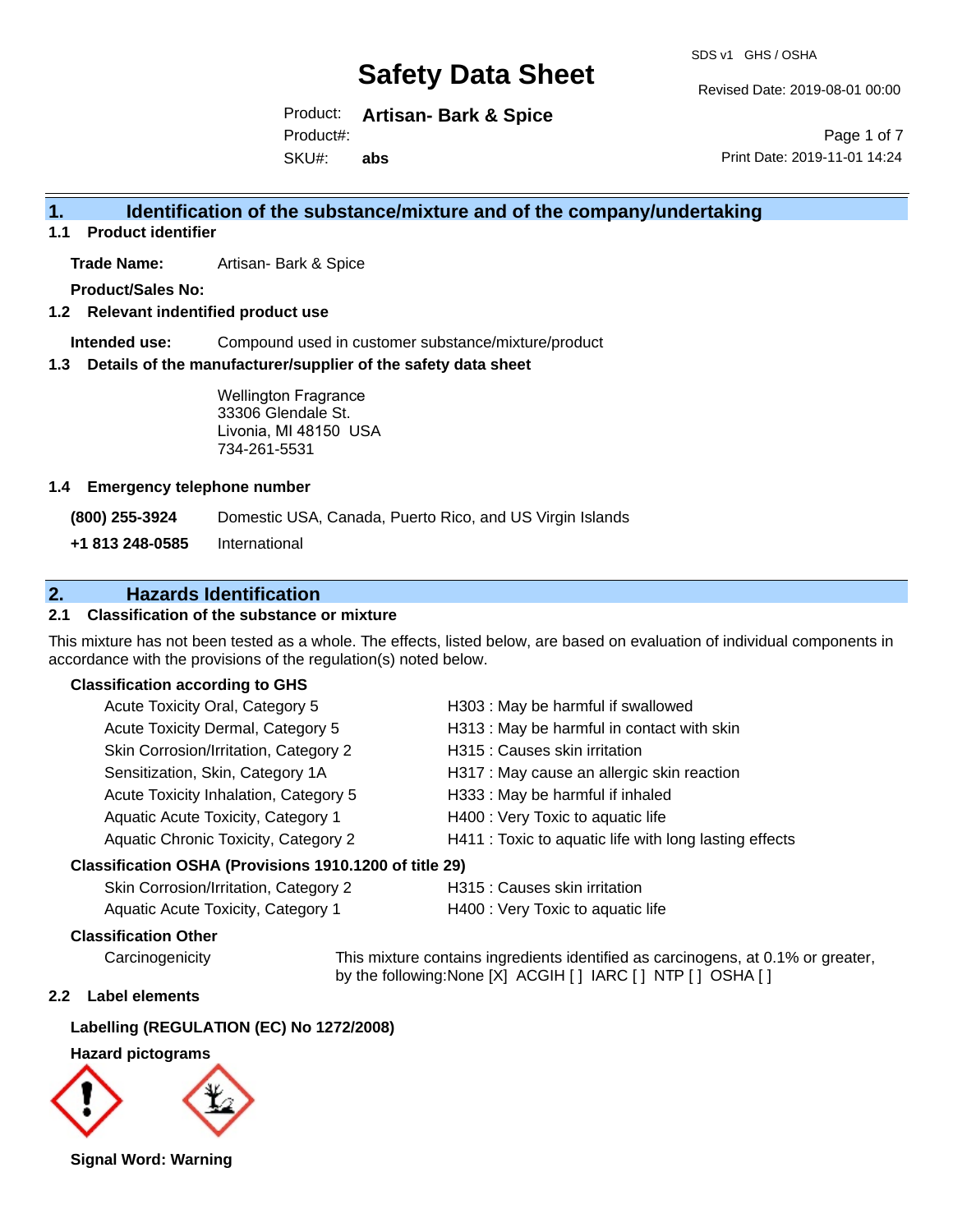SDS v1 GHS / OSHA

Revised Date: 2019-08-01 00:00

Product: **Artisan- Bark & Spice** SKU#: Product#: **abs**

Page 2 of 7 Print Date: 2019-11-01 14:24

| <b>Hazard statments</b>         |                                                                         |
|---------------------------------|-------------------------------------------------------------------------|
| H303                            | May be harmful if swallowed                                             |
| H313                            | May be harmful in contact with skin                                     |
| H <sub>315</sub>                | Causes skin irritation                                                  |
| H317                            | May cause an allergic skin reaction                                     |
| H333                            | May be harmful if inhaled                                               |
| H400                            | Very Toxic to aquatic life                                              |
| H411                            | Toxic to aquatic life with long lasting effects                         |
| <b>Precautionary Statements</b> |                                                                         |
| <b>Prevention:</b>              |                                                                         |
| P <sub>264</sub>                | Wash hands thoroughly after handling                                    |
| P272                            | Contaminated work clothing should not be allowed out of the workplace   |
| P <sub>273</sub>                | Avoid release to the environment                                        |
| <b>Response:</b>                |                                                                         |
| P302 + P352                     | IF ON SKIN: Wash with soap and water                                    |
| $P304 + P312$                   | IF INHALED: Call a POISON CENTER or doctor/physician if you feel unwell |
| P312                            | Call a POISON CENTER or doctor/physician if you feel unwell             |
| $P333 + P313$                   | If skin irritation or a rash occurs: Get medical advice/attention       |
| P362                            | Take off contaminated clothing and wash before reuse                    |
| P363                            | Wash contaminated clothing before reuse                                 |
| P391                            | <b>Collect Spillage</b>                                                 |
| 2.3<br><b>Other Hazards</b>     |                                                                         |
| no data available               |                                                                         |

## **3. Composition/Information on Ingredients**

## **3.1 Mixtures**

This product is a complex mixture of ingredients, which contains among others the following substance(s), presenting a health or environmental hazard within the meaning of the UN Globally Harmonized System of Classification and Labeling of Chemicals (GHS):

| CAS#<br>Ingredient         | EC#                                            | Conc.<br>Range | <b>GHS Classification</b> |
|----------------------------|------------------------------------------------|----------------|---------------------------|
| 120-51-4                   | 204-402-9                                      | $20 - 30 \%$   | H302; H313; H400; H411    |
| <b>Benzyl Benzoate</b>     |                                                |                |                           |
| 101-39-3                   | 202-938-8                                      | $10 - 20%$     | H303; H317; H401          |
| alpha-Methylcinnamaldehyde |                                                |                |                           |
| 54464-57-2                 | 259-174-3                                      | $10 - 20%$     | H315; H317; H400; H410    |
|                            | <b>Tetramethyl Acetyloctahydronaphthalenes</b> |                |                           |
| 1885-38-7                  | 217-552-5                                      | $2 - 5%$       | H301; H312; H316; H317    |
| Cinnamyl nitrile           |                                                |                |                           |
| 22457-23-4                 | 245-010-8                                      | $1 - 2%$       | H303; H316; H402; H412    |
|                            | Ethyl Methylbutyl Ketoxime                     |                |                           |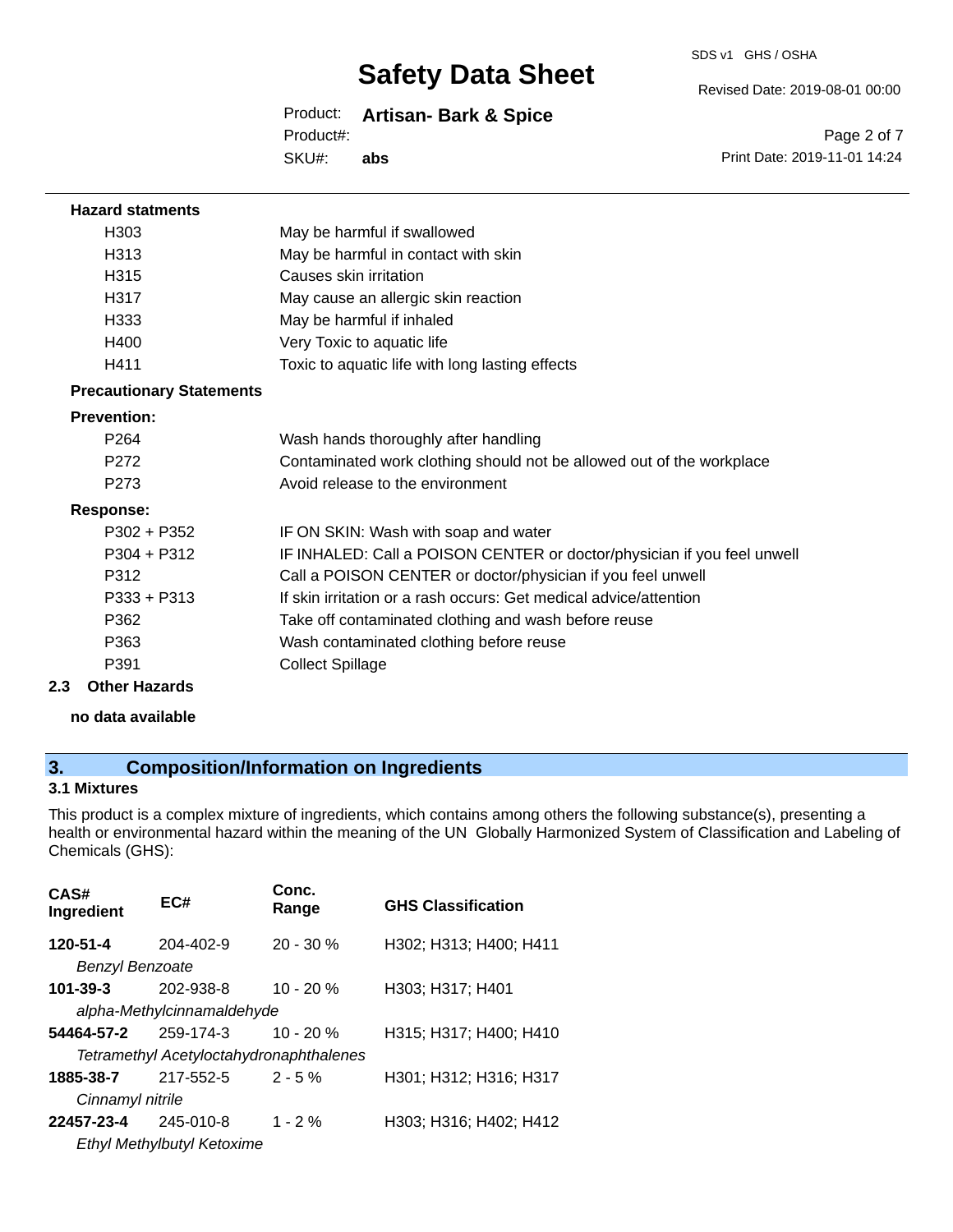SDS v1 GHS / OSHA

Revised Date: 2019-08-01 00:00

## Product: **Artisan- Bark & Spice**

Product#:

SKU#: **abs**

Page 3 of 7 Print Date: 2019-11-01 14:24

| CAS#<br>Ingredient | EC#       | Conc.<br>Range | <b>GHS Classification</b>          |
|--------------------|-----------|----------------|------------------------------------|
| $97 - 53 - 0$      | 202-589-1 | $1 - 2 \%$     | H303; H316; H317; H319; H401       |
| Eugenol            |           |                |                                    |
| 104-50-7           | 203-208-1 | $1 - 2\%$      | H <sub>303</sub>                   |
| gamma-Octalactone  |           |                |                                    |
| $104 - 55 - 2$     | 203-213-9 | $1 - 2\%$      | H303; H312; H315; H317; H319; H401 |
| Cinnamal           |           |                |                                    |
| 103-95-7           | 203-161-7 | $1 - 2 \%$     | H227; H303; H315; H317; H401; H412 |
| Cyclamen Aldehyde  |           |                |                                    |

See Section 16 for full text of GHS classification codes

See Section 16 for full text of GHS classification codes which where not shown in section 2

Total Hydrocarbon Content (%  $w/w$ ) = 0.71

| $\overline{4}$ .<br><b>First Aid Measures</b><br><b>Description of first aid measures</b><br>4.1 |                                                                                                               |
|--------------------------------------------------------------------------------------------------|---------------------------------------------------------------------------------------------------------------|
| Inhalation:                                                                                      | Remove from exposure site to fresh air and keep at rest.<br>Obtain medical advice.                            |
| <b>Eye Exposure:</b>                                                                             | Flush immediately with water for at least 15 minutes.<br>Contact physician if symptoms persist.               |
| <b>Skin Exposure:</b>                                                                            | Remove contaminated clothes. Wash thoroughly with water (and soap).<br>Contact physician if symptoms persist. |
| Ingestion:                                                                                       | Rinse mouth with water and obtain medical advice.                                                             |
| Most important symptoms and effects, both acute and delayed<br>4.2                               |                                                                                                               |
| <b>Symptoms:</b>                                                                                 | no data available                                                                                             |
| Risks:                                                                                           | Refer to Section 2.2 "Hazard Statements"                                                                      |
| Indication of any immediate medical attention and special treatment needed<br>4.3                |                                                                                                               |
| <b>Treatment:</b>                                                                                | Refer to Section 2.2 "Response"                                                                               |
| 5.<br><b>Fire-Fighting measures</b>                                                              |                                                                                                               |
| <b>Extinguishing media</b><br>5.1                                                                |                                                                                                               |
| Suitable:                                                                                        | Carbon dioxide (CO2), Dry chemical, Foam                                                                      |
| Unsuitable                                                                                       | Do not use a direct water jet on burning material                                                             |
| Special hazards arising from the substance or mixture<br>5.2                                     |                                                                                                               |
| During fire fighting:<br>5.3 Advice for firefighters                                             | Water may be ineffective                                                                                      |
| <b>Further information:</b>                                                                      | Standard procedure for chemical fires                                                                         |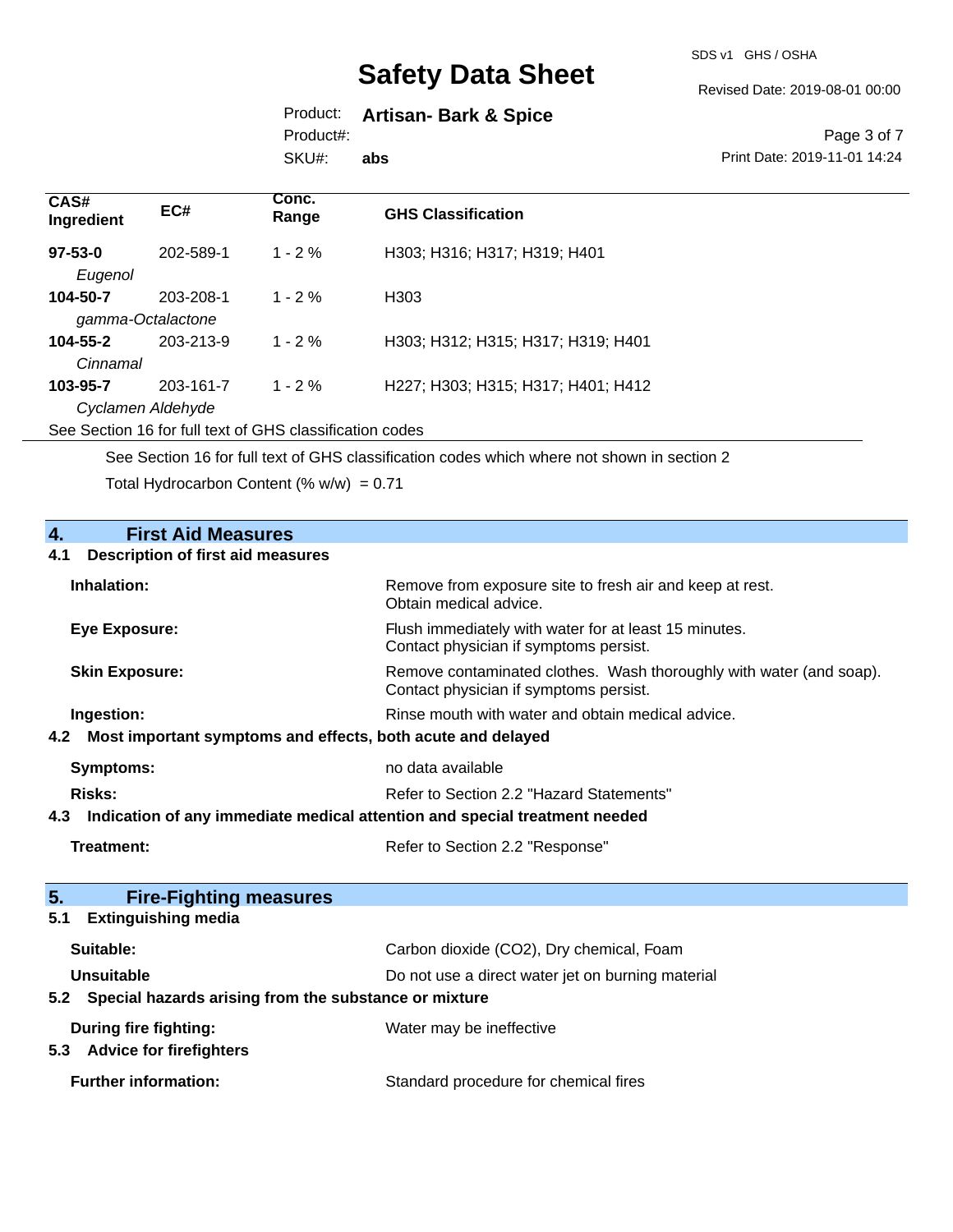Revised Date: 2019-08-01 00:00

Product: **Artisan- Bark & Spice** SKU#: Product#: **abs**

Page 4 of 7 Print Date: 2019-11-01 14:24

## **6. Accidental Release Measures**

## **6.1 Personal precautions, protective equipment and emergency procedures**

Avoid inhalation and contact with skin and eyes. A self-contained breathing apparatus is recommended in case of a major spill.

#### **6.2 Environmental precautions**

Keep away from drains, soil, and surface and groundwater.

#### **6.3 Methods and materials for containment and cleaning up**

Clean up spillage promptly. Remove ignition sources. Provide adequate ventilation. Avoid excessive inhalation of vapors. Gross spillages should be contained by use of sand or inert powder and disposed of according to the local regulations.

#### **6.4 Reference to other sections**

Not Applicable

## **7. Handling and Storage**

#### **7.1 Precautions for safe handling**

Apply according to good manufacturing and industrial hygiene practices with proper ventilation. Do not drink, eat or smoke while handling. Respect good personal hygiene.

#### **7.2 Conditions for safe storage, including any incompatibilities**

Store in a cool, dry and ventilated area away from heat sources and protected from light in tightly closed original container. Avoid uncoated metal container. Keep air contact to a minimum.

#### **7.3 Specific end uses**

No information available

## **8. Exposure Controls/Personal Protection**

## **8.1 Control parameters**

| <b>Exposure Limits:</b> |  |  |  | Contains no substances with occupational exposure limit values. |  |
|-------------------------|--|--|--|-----------------------------------------------------------------|--|
|-------------------------|--|--|--|-----------------------------------------------------------------|--|

**Engineering Controls:** Use local exhaust as needed.

#### **8.2 Exposure controls - Personal protective equipment**

| Eye protection:                | Tightly sealed goggles, face shield, or safety glasses with brow guards and side shields, etc.<br>as may be appropriate for the exposure |
|--------------------------------|------------------------------------------------------------------------------------------------------------------------------------------|
| <b>Respiratory protection:</b> | Avoid excessive inhalation of concentrated vapors. Apply local ventilation where appropriate.                                            |
| <b>Skin protection:</b>        | Avoid Skin contact. Use chemically resistant gloves as needed.                                                                           |

## **9. Physical and Chemical Properties**

#### **9.1 Information on basic physical and chemical properties**

| Appearance:            | Liquid                                   |
|------------------------|------------------------------------------|
| Odor:                  | Conforms to Standard                     |
| Color:                 | Yellow Tint (G1) to Greenish Yellow (G3) |
| Viscosity:             | Liauid                                   |
| <b>Freezing Point:</b> | Not determined                           |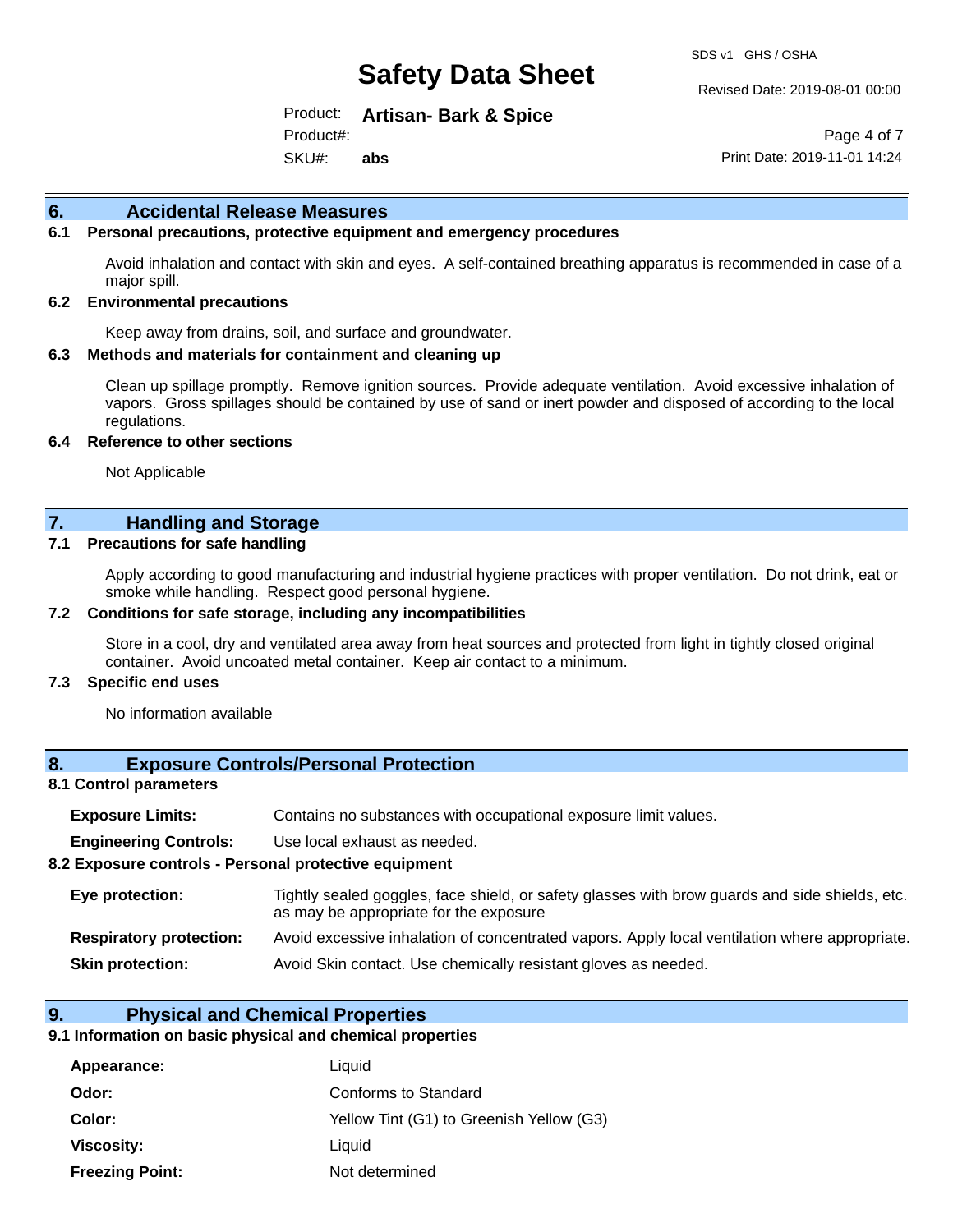#### SDS v1 GHS / OSHA

# **Safety Data Sheet**

#### Product: **Artisan- Bark & Spice** SKU#: Product#: **abs**

Revised Date: 2019-08-01 00:00

Page 5 of 7 Print Date: 2019-11-01 14:24

| <b>Boiling Point:</b>        | Not determined     |
|------------------------------|--------------------|
| <b>Melting Point:</b>        | Not determined     |
| <b>Flashpoint (CCCFP):</b>   | $>200$ F (93.33 C) |
| <b>Auto flammability:</b>    | Not determined     |
| <b>Explosive Properties:</b> | None Expected      |
| <b>Oxidizing properties:</b> | None Expected      |
| Vapor Pressure (mmHg@20 C):  | 0.0141             |
| %VOC:                        | 0.01               |
| Specific Gravity @ 25 C:     | 1.0010             |
| Density @ 25 C:              | 0.9980             |
| Refractive Index @ 20 C:     | 1.5110             |
| Soluble in:                  | Oil                |

## **10. Stability and Reactivity**

| 10.1 Reactivity                         | None                                               |
|-----------------------------------------|----------------------------------------------------|
| <b>10.2 Chemical stability</b>          | Stable                                             |
| 10.3 Possibility of hazardous reactions | None known                                         |
| 10.4 Conditions to avoid                | None known                                         |
| 10.5 Incompatible materials             | Strong oxidizing agents, strong acids, and alkalis |
| 10.6 Hazardous decomposition products   | None known                                         |

## **11. Toxicological Information**

## **11.1 Toxicological Effects**

Acute Toxicity Estimates (ATEs) based on the individual Ingredient Toxicity Data utilizing the "Additivity Formula"

| Acute toxicity - Oral - (Rat) mg/kg                | (LD50: 2245.6853) May be harmful if swallowed            |
|----------------------------------------------------|----------------------------------------------------------|
| Acute toxicity - Dermal - (Rabbit) mg/kg           | (LD50: 4736.1611) May be harmful in contact with skin    |
| Acute toxicity - Inhalation - (Rat) mg/L/4hr       | (LD50: 84.0104) May be harmful if inhaled                |
| <b>Skin corrosion / irritation</b>                 | May be harmful if inhaled                                |
| Serious eye damage / irritation                    | Not classified - the classification criteria are not met |
| <b>Respiratory sensitization</b>                   | Not classified - the classification criteria are not met |
| <b>Skin sensitization</b>                          | May cause an allergic skin reaction                      |
| <b>Germ cell mutagenicity</b>                      | Not classified - the classification criteria are not met |
| Carcinogenicity                                    | Not classified - the classification criteria are not met |
| <b>Reproductive toxicity</b>                       | Not classified - the classification criteria are not met |
| Specific target organ toxicity - single exposure   | Not classified - the classification criteria are not met |
| Specific target organ toxicity - repeated exposure | Not classified - the classification criteria are not met |
| <b>Aspiration hazard</b>                           | Not classified - the classification criteria are not met |
|                                                    |                                                          |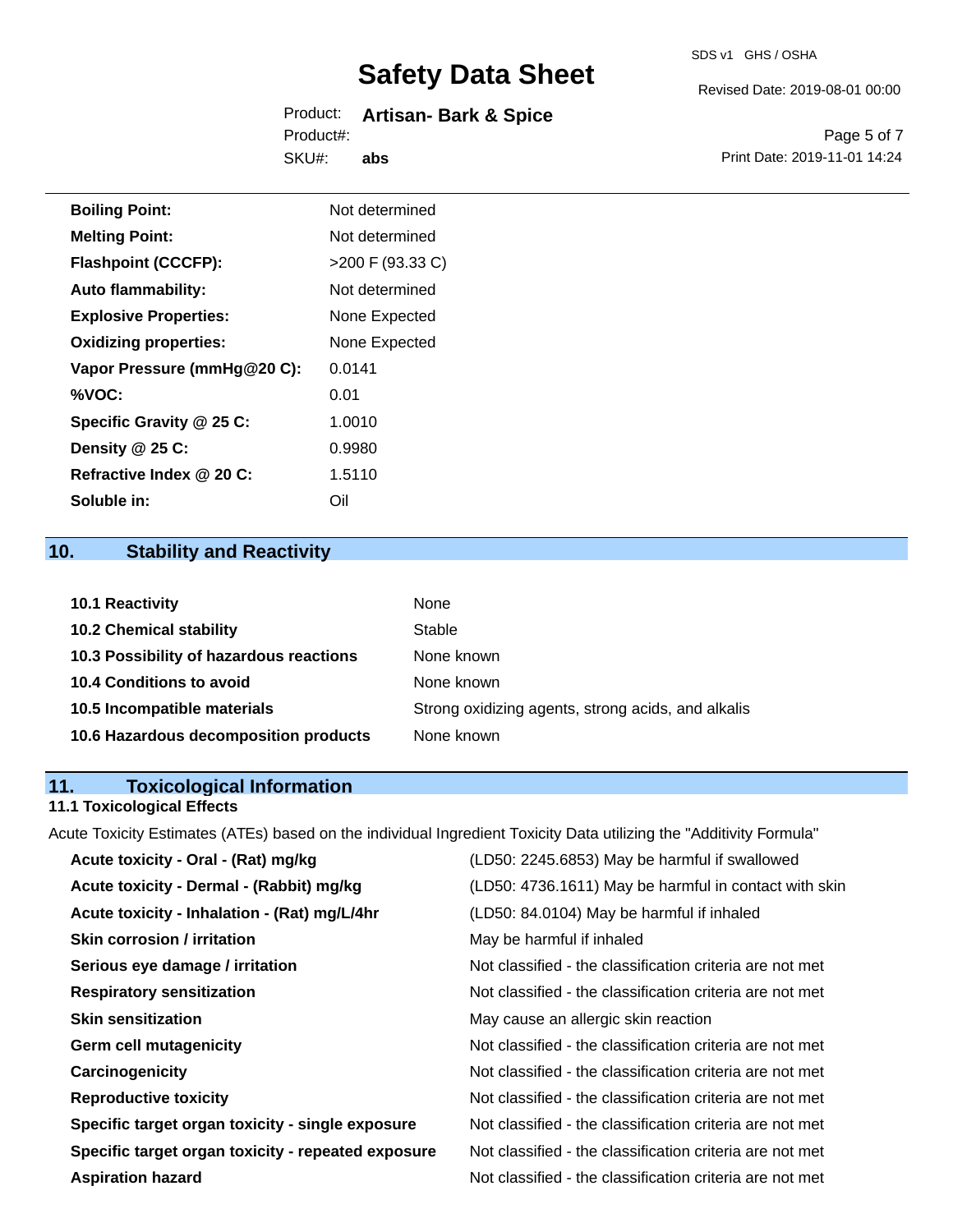SDS v1 GHS / OSHA

Revised Date: 2019-08-01 00:00

Product: **Artisan- Bark & Spice** Product#:

SKU#: **abs**

Page 6 of 7 Print Date: 2019-11-01 14:24

## **12. Ecological Information**

**12.1 Toxicity**

| <b>Acute acquatic toxicity</b>     | Very Toxic to aquatic life                      |
|------------------------------------|-------------------------------------------------|
| <b>Chronic acquatic toxicity</b>   | Toxic to aquatic life with long lasting effects |
| <b>Toxicity Data on soil</b>       | no data available                               |
| <b>Toxicity on other organisms</b> | no data available                               |
|                                    |                                                 |
| 12.2 Persistence and degradability | no data available                               |
| 12.3 Bioaccumulative potential     | no data available                               |
| 12.4 Mobility in soil              | no data available                               |
| 12.5 Other adverse effects         | no data available                               |

**13. Disposal Conditions** 

## **13.1 Waste treatment methods**

Do not allow product to reach sewage systems. Dispose of in accordance with all local and national regulations. Send to a licensed waste management company.The product should not be allowed to enter drains, water courses or the soil. Do not contaminate ponds, waterways or ditches with chemical or used container.

## **14. Transport Information**

| <b>Marine Pollutant</b>                                       | Yes. Ingredient of greatest environmental impact:<br>120-51-4 : (20 - 30 %) : Benzyl Benzoate |                                     |                   |                 |               |
|---------------------------------------------------------------|-----------------------------------------------------------------------------------------------|-------------------------------------|-------------------|-----------------|---------------|
| <b>Regulator</b>                                              |                                                                                               | <b>Class</b>                        | <b>Pack Group</b> | <b>Sub Risk</b> | UN-nr.        |
| U.S. DOT (Non-Bulk)                                           |                                                                                               | Not Regulated - Not Dangerous Goods |                   |                 |               |
| <b>Chemicals NOI</b>                                          |                                                                                               |                                     |                   |                 |               |
| <b>ADR/RID (International Road/Rail)</b>                      |                                                                                               |                                     |                   |                 |               |
| <b>Environmentally Hazardous</b><br>Substance, Liquid, n.o.s. |                                                                                               | 9                                   | Ш                 |                 | <b>UN3082</b> |
| <b>IATA (Air Cargo)</b>                                       |                                                                                               |                                     |                   |                 |               |
| <b>Environmentally Hazardous</b><br>Substance, Liquid, n.o.s. |                                                                                               | 9                                   | Ш                 |                 | <b>UN3082</b> |
| <b>IMDG (Sea)</b>                                             |                                                                                               |                                     |                   |                 |               |
| <b>Environmentally Hazardous</b><br>Substance, Liquid, n.o.s. |                                                                                               | 9                                   | Ш                 |                 | UN3082        |

## **15. Regulatory Information**

## **U.S. Federal Regulations**

**TSCA (Toxic Substance Control Act)** All components of the substance/mixture are listed or exempt

**40 CFR(EPCRA, SARA, CERCLA and CAA)** This product contains NO components of concern.